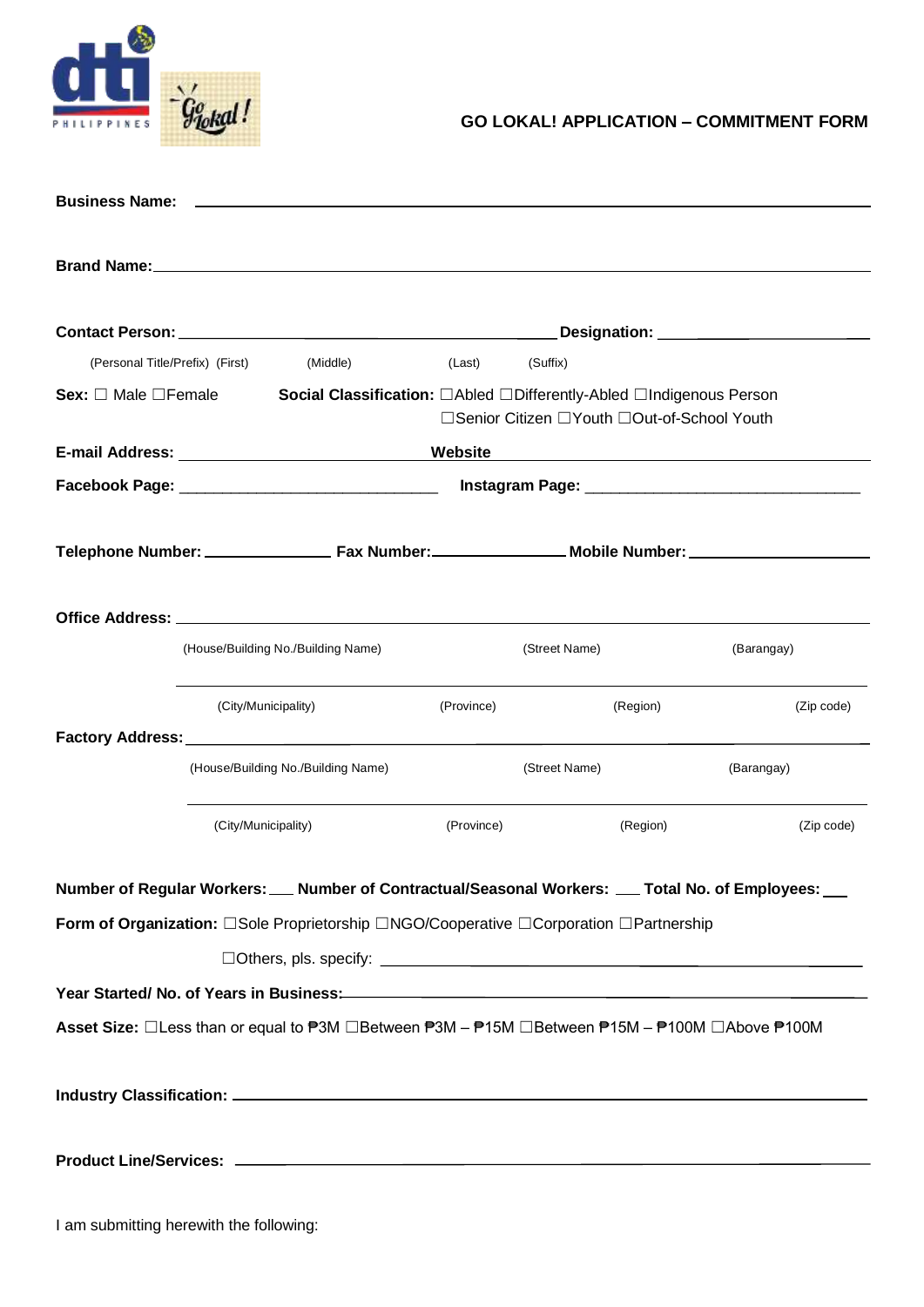- [ ] FORM A: Application Commitment Form
- [ ] FORM B: Product Information Sheet/s with Product Shot/s
- [ ] Company Profile/Product Catalogue/Brochure
- [ ] Photocopy of BIR 2303 and 0605
- [  $\vert$  ] Copy of Official Receipt or Cash/Sales Invoice
- [ ] Copy of Registration:
	- ( ) FDA-LTO
	- ( ) FDA-CPR
	- ( ) DTI/SEC/CDA
	- ( ) BPLO
- [ ] Product Sample/s with attached Go Lokal! Form D: Delivery Form
- [ ] Trademark Registration Certificate (if available)

## **For Non-Manufacturers (Traders/Distributors/Importer/Exporter/Wholesaler) Kindly submit the additional requirements:**

- [ ] Copy of the current and duly-notarized agreement between the Go Lokal MSME applicant and a Toll Manufacturer
- [ ] Toll Manufacturer's FDA License to Operate as a Manufacturer

of Trade and Industry (DTI) through the Go Lokal! Secretariat relative to our participation to this project.

- [ ] Trademark Registration Certificate of its brand/s
- [ ] Current Sales Report
- [ ] Certificate of Product Registration (CPR) of its products
- [ ] Awards garnered by the applicant, if any. (optional)

\_\_\_\_\_\_\_\_\_\_\_\_\_\_\_\_\_\_\_\_\_\_\_\_\_\_\_\_\_\_\_\_\_\_\_\_\_\_\_ \_\_\_\_\_\_\_\_\_\_\_\_

the owner/designated authority of \_\_\_\_\_\_\_\_\_\_\_\_\_\_\_\_\_\_\_\_\_\_\_\_ with business address at commits our company/brand to be part of the Go Lokal! at the \_\_\_\_\_\_\_\_\_\_\_\_\_\_\_\_\_\_\_\_\_\_. Our company agrees to conform to the provisions contained in this Application-Commitment Form and to other documents (such as but not limited to participation guidelines and circulars, creative direction and branding guidelines) to be issued by the Department

All personal data collected herein shall be processed according to the principles and provisions of the Data Privacy Act of 2012 (DPA), its Implementing Rules and Regulations (IRR), and National Privacy Commission (NPC) issuances.

I hereby agree and consent to the collection and processing of my personal data, as provided through this form, for the purpose of registration.

Data Subject's Signature over Printed Name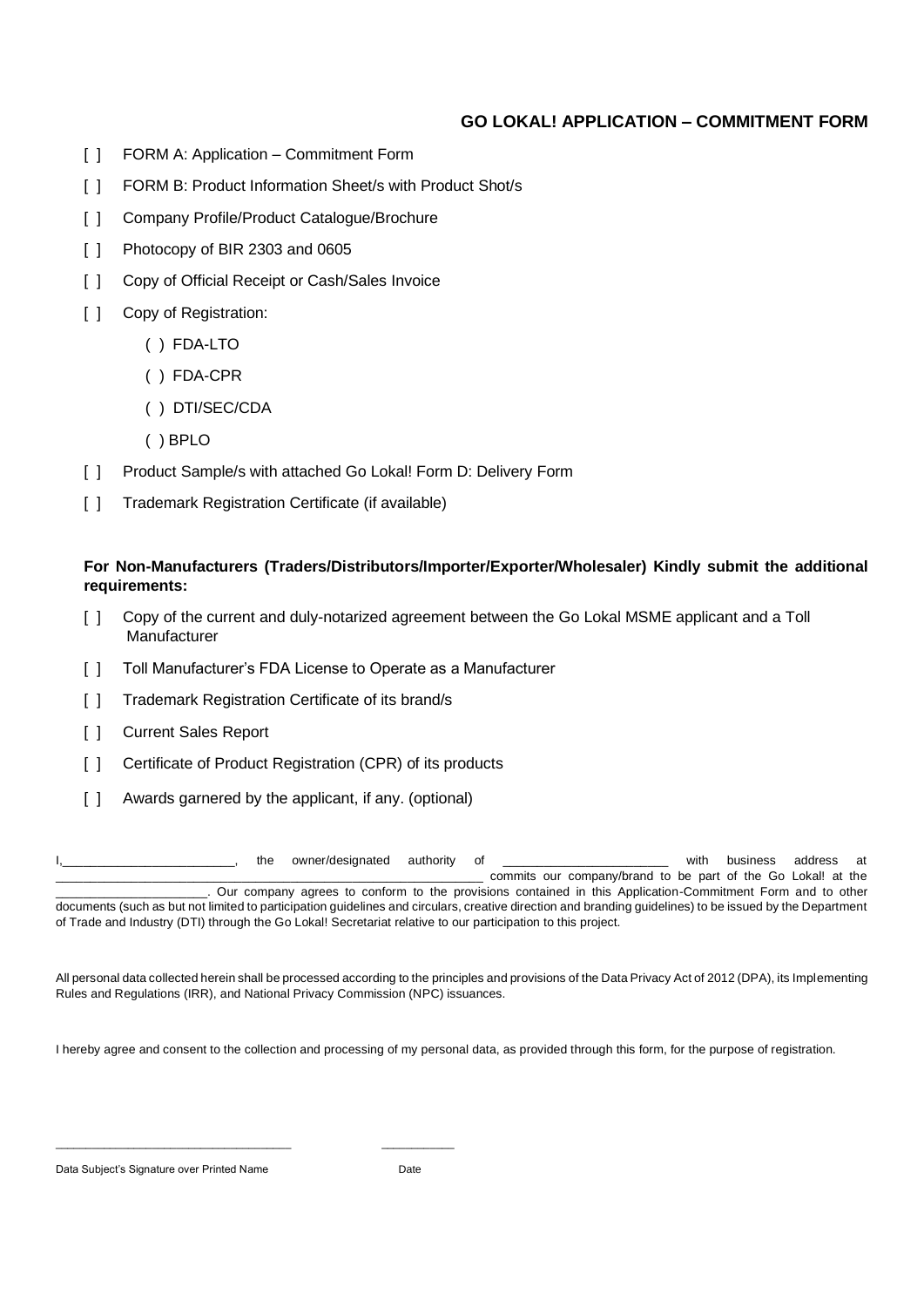As a participating company/brand for this Go Lokal! Project, we hereby commit to abide by the following terms with the Go Lokal! Secretariat:

#### **I. PROJECT MANAGEMENT AND COORDINATION**

The participating company/brand shall:

- 1. Submit application requirements and other documents necessary in the fulfilment project deliverables;
- 2. Attend and take a participative role in meetings and discussions with DTI and Go Lokal! Secretariat to ensure the highest standard of content and delivery of the tasks;

### **II. CREATIVE DIRECTION AND MERCHANDISE FOR THE STORE**

The participating company/brand shall:

- 1. Respect the brand integrity and comply with branding guidelines of Go Lokal!;
- 2. The Go Lokal! may: (please check appropriate blanks)

### $\_$  Sell my items on retail;  $\qquad \_$  Take bulk orders only;  $\qquad \_$  Sell retail and take bulk orders

3. Undergo independent product and packaging development, in accordance to the thematic and concept direction set;

- 3.1 Introduce at least 2-3 new products for Go Lokal!;
- 3.2 Deliver new products based on agreed and approved time table and schedule prepared and agreed upon by BDTP;
- 3.3 Exhibit the new products at the store first prior to exposing it in other venues; and
- 3.4 Shoulder the cost of materials, prototyping and production to develop new products.
- 4. Produce and deliver the agreed quantities of their selected merchandise/products for display and sale at Go Lokal!; For those who agree to sell retail at the Store:
	- For big items (furniture and furnishings): at least 3 pieces for each design;
	- For small items (fashion accessories, gifts, et. al.): at least 6 pieces for each design
	- For those who prefer order taking only:
		- At least 2 pieces per design (one for the company, one for the Go Lokal! Store)

*(note: the extra inventories/pieces are meant for retail sale, to service the walk-in customers)*

- 5. Upon delivery ensure that select merchandise/products comes with proper tags and packaging that adheres to the themes and concepts of Go Lokal! ; In cases that the Go Lokal! Secretariat decides to provide standard tags/packaging the participating company/brands shall ensure compliance to the guidelines to be provided;
- 6. Provide and maintain at all times the best quality of products and of generally commercial saleable quality, free from any material defects.

#### **III. MERCHANDISE SALE, PRICING AND DELIVERY**

The participating company/brand shall:

- 1. Ensure a pricing policy that is fair and advantageous to both suppliers and consumers;
- 2. Participating company/brand shall comply with the independent terms and conditions by the operator being applied to all participating product suppliers/merchants; The operator will serve as the official Retail Operator of the Go Lokal! store to handle overall management of store, sales and inventory operations;

#### **IV. OTHER PROVISIONS**

- 1. Any amendment or alteration on this document shall not be valid unless made in writing and approved by all parties.
- 2. The participating company/brand shall have the right to terminate/cancel commitment to this project by giving prior written notice to the Go Lokal! Secretariat at least sixty (60) calendar days from its intended effectivity.
- 3. Violation of any of these conditions will negatively impact on the abovementioned participating company/brand's participation in any future marketing activities of the DTI and other Go Lokal! Projects.

I am committing myself to follow the stated conditions required as a participating supplier of the Go Lokal! program.

#### **Conforme:**

Signature Over Printed Name of Company Representative

Company:

Designation:

Date: